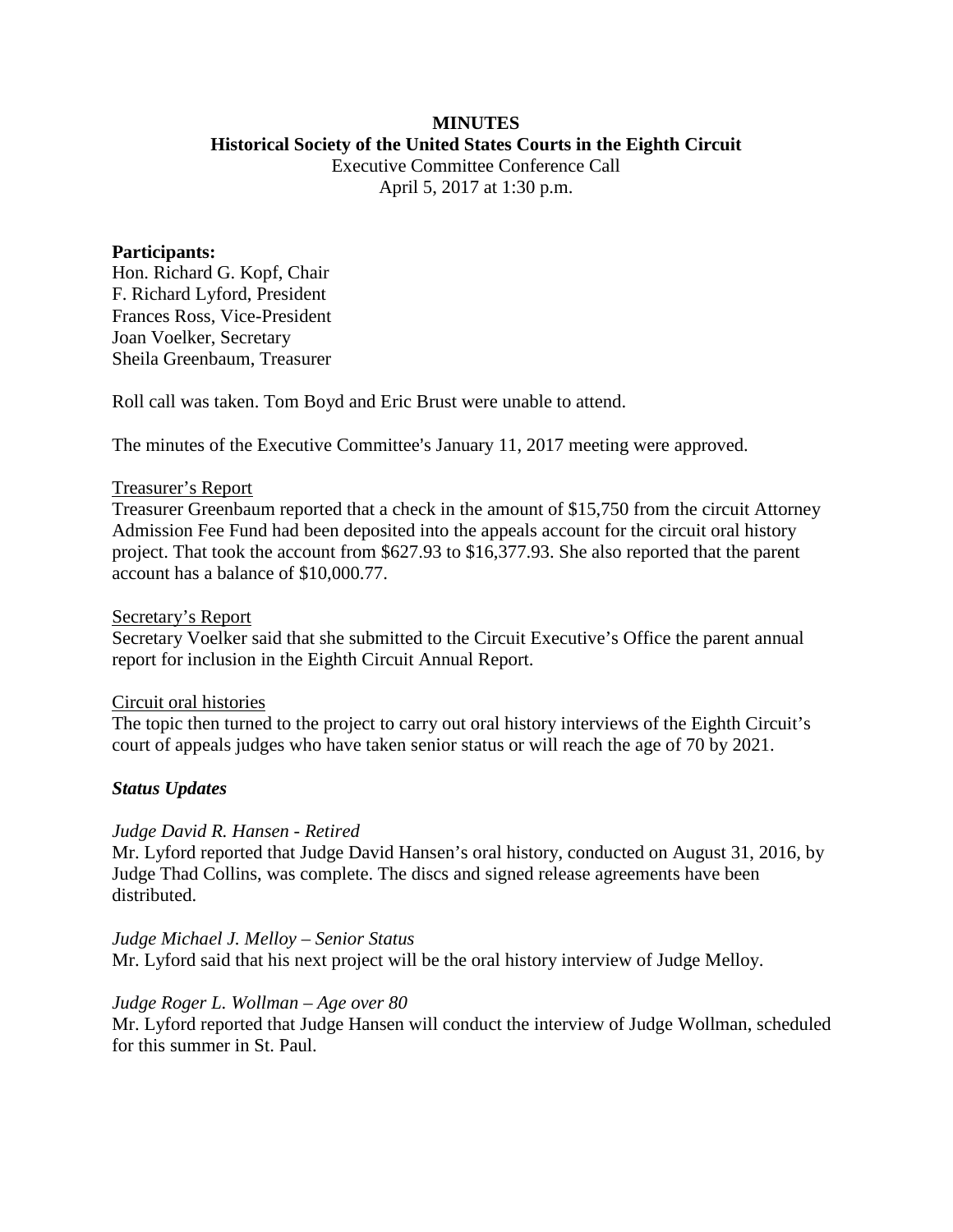## *Judge Diana E. Murphy – Age over 80*

Mr. Boyd was unable to make the call, but it was noted that Judge Murphy had been interviewed in December.

## *Judge James B. Loken – Age over 70*

As Mr. Boyd was unable to make the call, there was no status update at this time.

## *Judge Kermit E. Bye - Retired*

Ms. Voelker reported for Mr. Brust that he continues to work with Judge Bye but that there is no additional news at this time.

## *Judge Pasco M. Bowman – Senior Status*

Ms. Voelker reported for Mr. Brust that the Court had approached Judge Bowman and that he has declined at this time.

## *Judge William Jay Riley – 70 in 2017*

Chair Judge Kopf reported that he will conduct Judge Riley's interview in June, adding that he and Judge Riley had gone to law school together. Judge Kopf said that he had requested that court staff record the interview and that a court reporter be present to provide a transcript. He said that the only cost will be the transcription and that the District of Nebraska has agreed to cover that cost.

## *Release Agreements*

The committee then discussed release agreements. A question pending from the January 11 meeting was whether to include language that allows publishing the interviews on the Internet, given that the FJC form includes such mention. It was agreed to exclude that language since the release puts the oral history in the public domain, and thus not restricted in any way.

# Other Items

# *Southern District of Iowa*

Mr. Lyford said that he is currently working on the oral history of U.S. Congressman Neal Smith. He said that Drake Law School is doing the interview.

Mr. Lyford also said that he requested that Judge Longstaff's oral history interview be added to the Historical Society website so that a forthcoming article on Judge Longstaff could link to it. Ms. Voelker reported that the video had just been converted to MP4 format for streaming and should be available on the website soon. [The interview may be seen here: [http://www.lb8.uscourts.gov/pubsandservices/histsociety/longstaff-interview-2007.html.](http://www.lb8.uscourts.gov/pubsandservices/histsociety/longstaff-interview-2007.html)]

### *Arkansas*

In response to Mr. Lyford's inquiry, Ms. Ross reported that approximately 280 copies of the Arkansas history have been sold to date.